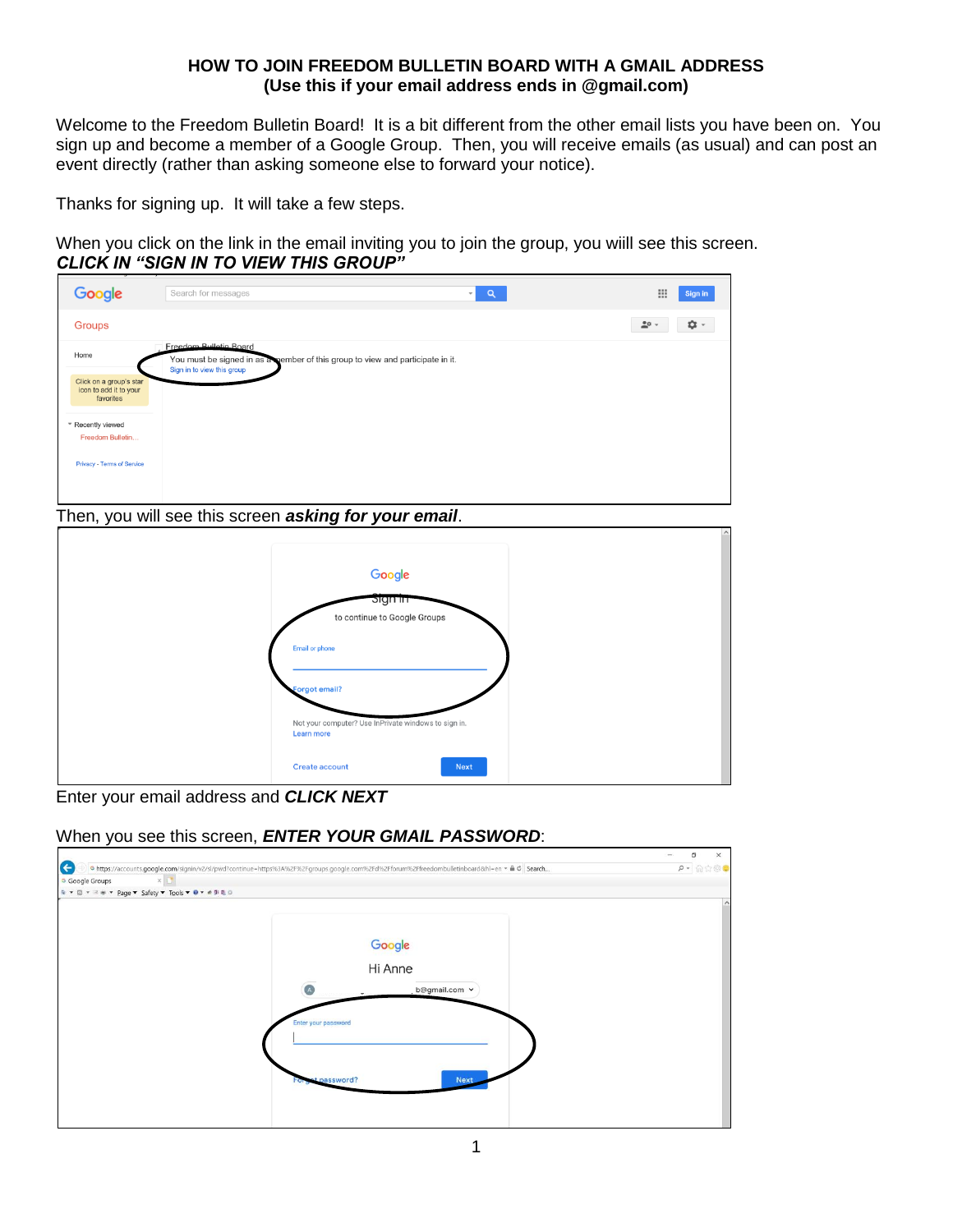# *CLICK ON "APPLY FOR MEMBERSHIP IN THIS GROUP*

| <b>Groups</b>                                                  |                                                                                                                                                                                |
|----------------------------------------------------------------|--------------------------------------------------------------------------------------------------------------------------------------------------------------------------------|
| My groups<br>Home<br>Starred                                   | Freedom Bulletin Board<br>You must be a member of this group to view and participate in it.<br>Apply for membership or costact the owner and the manager.<br>Report this group |
| ▼ Favorites                                                    |                                                                                                                                                                                |
| Click on a group's star<br>icon to add it to your<br>favorites |                                                                                                                                                                                |
| * Recently viewed                                              |                                                                                                                                                                                |
| Freedom Bulletin                                               |                                                                                                                                                                                |
| Peerage News                                                   |                                                                                                                                                                                |
| Chromium-discuss                                               |                                                                                                                                                                                |
| <b>Privacy - Terms of Service</b>                              |                                                                                                                                                                                |
|                                                                |                                                                                                                                                                                |

*This pop-up screen will appear.*

| dombulletinboard                                                                                                                                                                                                                                                                                       | $\mathbf{v} \triangleq \mathbf{C}$ Search<br>Google will enter your name or your email address<br>at the top of the screen where it says "My display<br>name."                                                                  |
|--------------------------------------------------------------------------------------------------------------------------------------------------------------------------------------------------------------------------------------------------------------------------------------------------------|---------------------------------------------------------------------------------------------------------------------------------------------------------------------------------------------------------------------------------|
| Apply to join the Freedom Bulletin Board group<br>My display name:<br>Anne Cunningham edit<br>Link to my Google profile and show my photo on posts 2                                                                                                                                                   | If you do not see your full name (first and last),<br><b>CLICK ON "EDIT" TO THE RIGHT OF YOUR</b><br>DISPLAY NAME AND TYPE YOUR NAME IN THE<br>BOX.                                                                             |
| Email used for your membership: annecunning hamineed ompb@gmail.com<br>Email delivery preference:<br>Notify me for every new message (fewer than 1 per day) $\sim$<br>Automatically subscribe me to email updates when I post to a topic                                                               | You must provide your full name to join the<br><b>Freedom Bulletin Board.</b>                                                                                                                                                   |
| Other members of this group can find your email address and could discover your Google<br>profile. Joining this group will grant you access to resources shared with the Group. Learn<br>More.                                                                                                         |                                                                                                                                                                                                                                 |
| Use your full name in "My Display Name" above. In the box below, please tell us what your<br>connection to Freedom is so that we know you are a human and not a spam generator.<br>Apply to join th<br>Cancel<br>By clicking "Join this group" you are agreeing to the Google Groups Terms of Service. | ALSO, SAY WHAT YOUR CONNECTION TO<br><b>FREEDOM IS</b> —it can be simple: "I live here." We<br>need this to ensure you are a person, not a<br>machine.<br>When you finish with the box, CLICK ON<br>"APPLY TO JOIN THIS GROUP." |